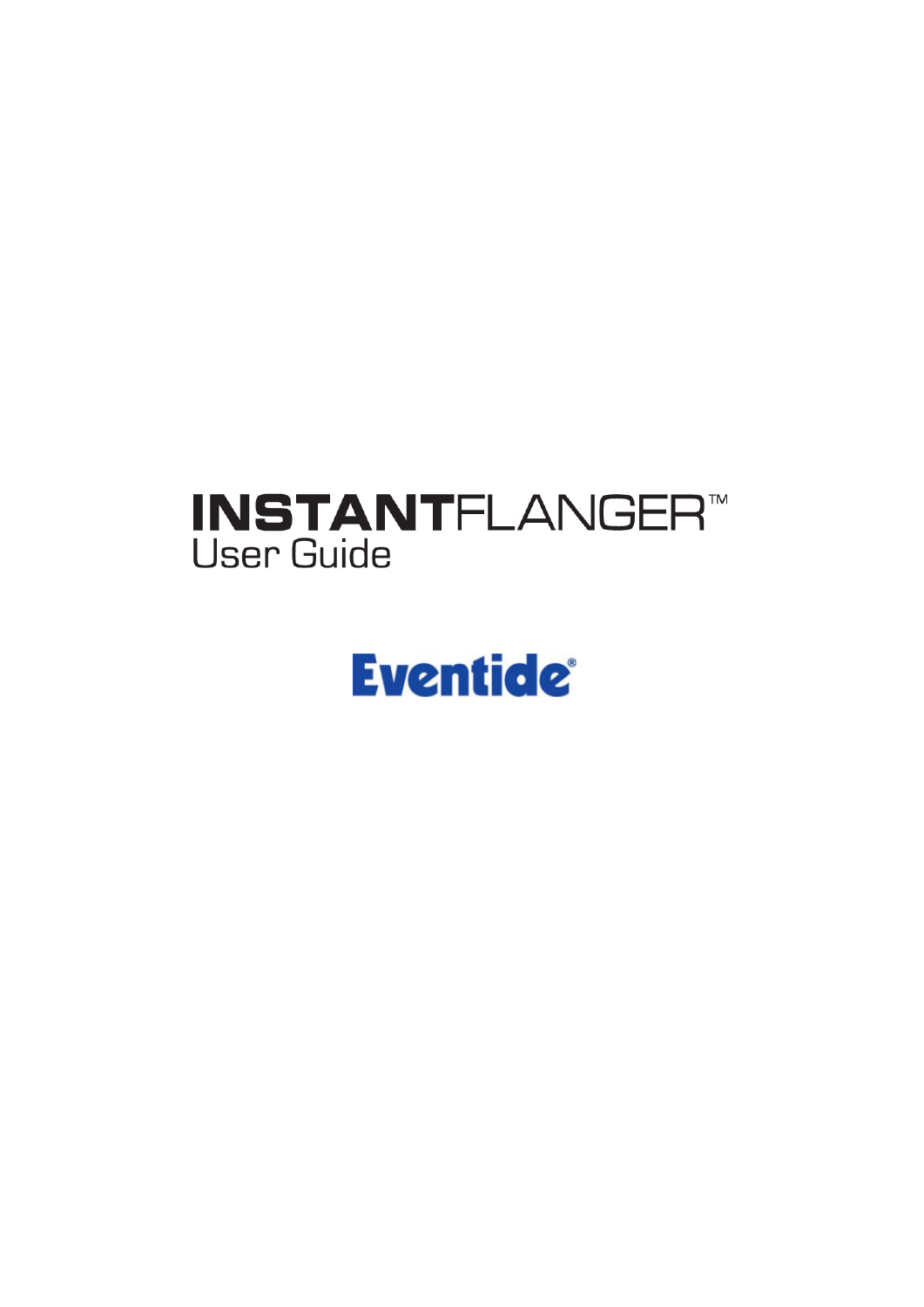Copyright 2015, Eventide Inc. P/N: 141237, Rev 2 Eventide is a registered trademark of Eventide Inc. AAX and Pro Tools are trademarks of Avid Technology. Names and logos are used with permission. Audio Units is a trademark of Apple, Inc. VST is a trademark of Steinberg Media Technologies GmbH. All other trademarks contained herein are the property of their respective owners.

Eventide Inc. One Alsan Way Little Ferry, NJ 07643 201-641-1200 www.eventide.com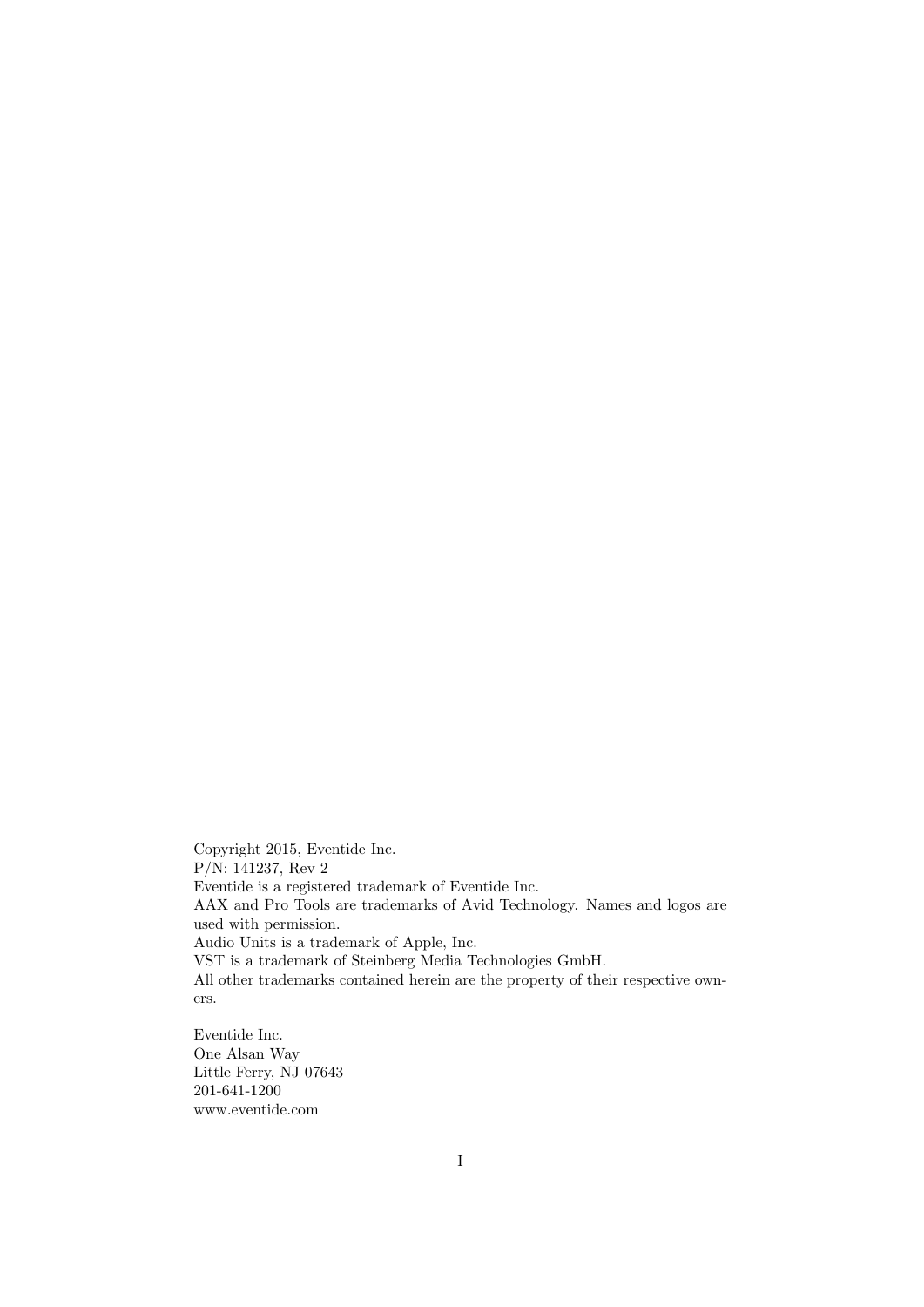## **Contents**

| 1        | Introduction                               |                                                                                    |                |  |
|----------|--------------------------------------------|------------------------------------------------------------------------------------|----------------|--|
|          | $1.1\,$                                    |                                                                                    | 1              |  |
| $\bf{2}$ | Registration, Activation, and Installation |                                                                                    |                |  |
|          | 2.1                                        |                                                                                    | $\overline{2}$ |  |
|          | 2.2                                        |                                                                                    | 3              |  |
|          | 2.3                                        |                                                                                    | 3              |  |
|          | 2.4                                        | Moving or Removing an Activation                                                   | 3              |  |
|          | 2.5                                        | Navigating the Plug-Ins $\dots \dots \dots \dots \dots \dots \dots \dots$          | $\overline{4}$ |  |
| 3        |                                            | Instant Flanger                                                                    | 5              |  |
|          | 3.1                                        |                                                                                    | 5              |  |
|          |                                            | 3.1.1                                                                              | 5              |  |
|          |                                            | 3.1.2                                                                              | 6              |  |
|          |                                            | 3.1.3                                                                              | 6              |  |
|          |                                            | Envelope $\ldots \ldots \ldots \ldots \ldots \ldots \ldots \ldots \ldots$<br>3.1.4 | 6              |  |
|          |                                            | 3.1.5                                                                              | 6              |  |
|          |                                            |                                                                                    | 6              |  |
|          | 3.2                                        | Saving and Recalling Plug-In settings $\ldots \ldots \ldots \ldots$                |                |  |
|          |                                            | Conclusion                                                                         |                |  |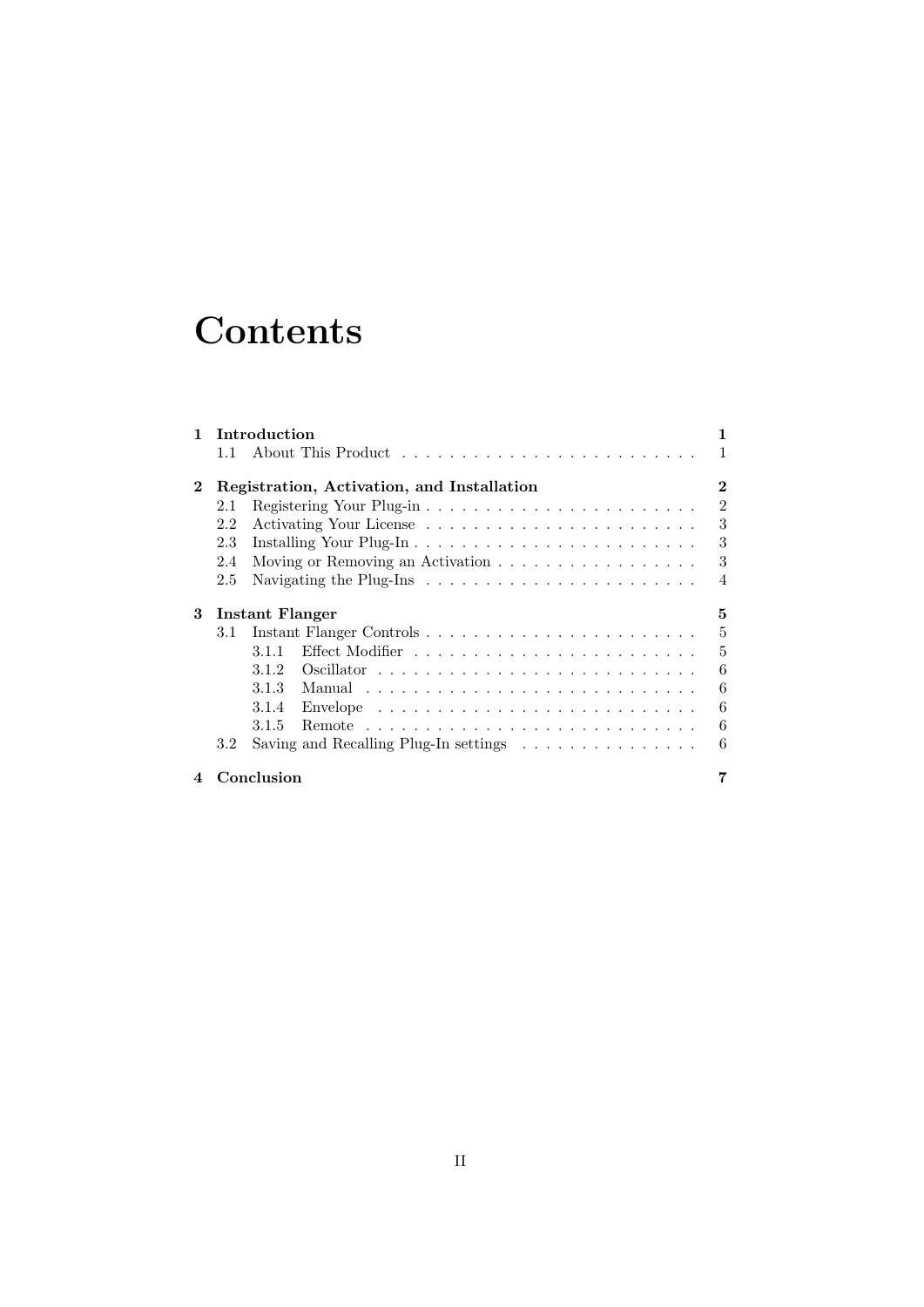## Introduction



### 1.1 About This Product

Thank you for your purchase of the Eventide Instant Flanger plug-in. The product recreated in this plug-in was among the first introduced by Eventide - and among the world's first commercially available professional recording products. For over 40 years, innovative products like these have made Eventide an industry leader, and we are extremely proud that they continue to be in demand today. This package includes a stunning recreation of the original Eventide Clockworks Instant Flanger. We'll get into more depth on the product soon but, before you forget, please take a few minutes to register online. This helps us keep you informed of any important software updates, and any special offers that may only be available to registered users. If you find the need to get more information from us than this manual can provide, please visit our support forum available via our website (http://www.eventideaudio.com).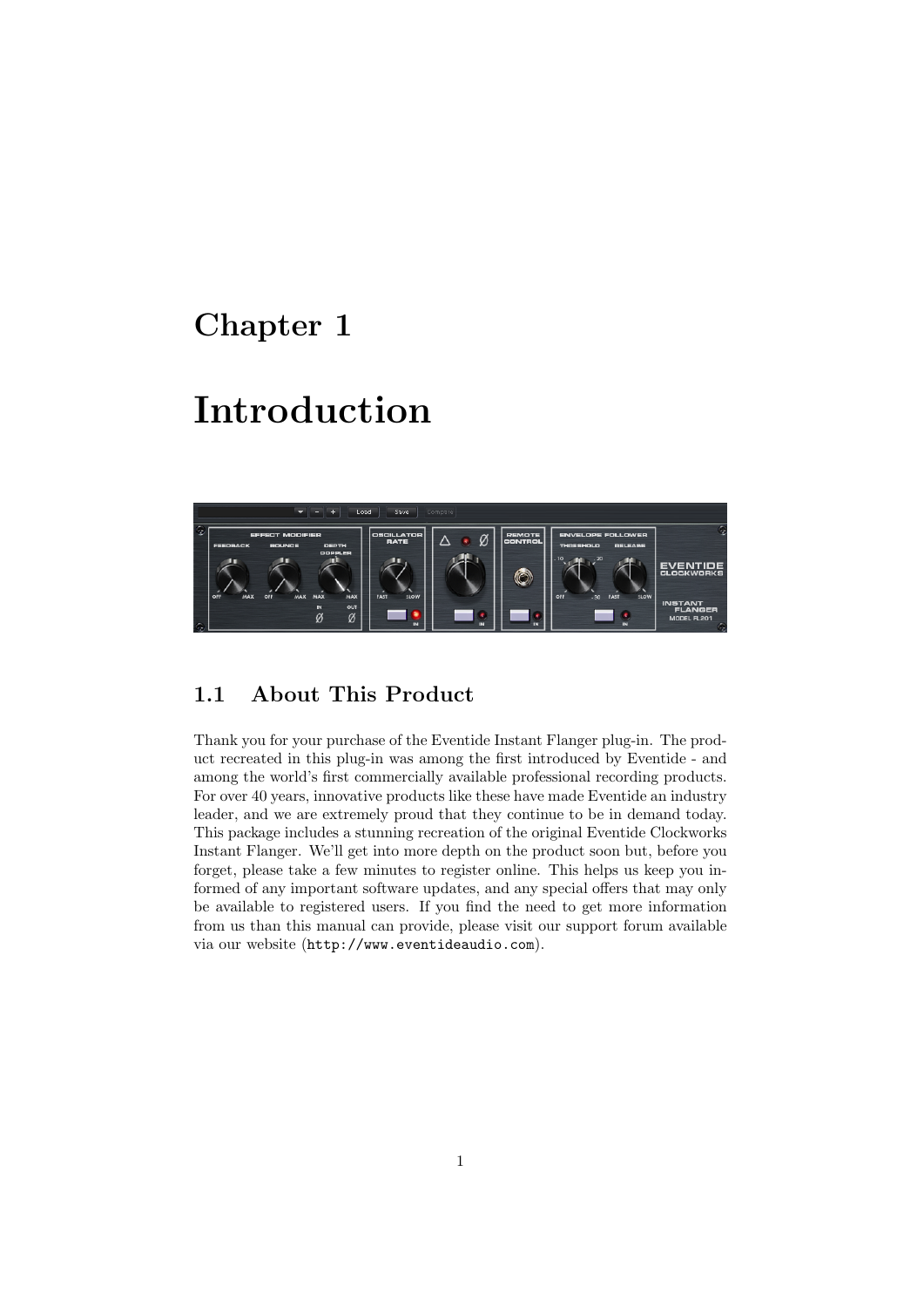## Registration, Activation, and Installation

Eventide uses PACE's ilok.com licensing system, with or without and iLok hardware dongle, to license our plug-in products. Each license provides two activations which can reside on either your computer or on an iLok license dongle. Once you've purchased your plug-in, you'll need to register it on Eventide's website, activate your license, and install the plug-in on to your computer.

### 2.1 Registering Your Plug-in

When you purchase an Eventide Native plug-in, you'll receive a Serial Number and License Key. The Serial Number will be two letters followed by 6 numbers. If you have an individual Instant Flanger license, the Serial Number will start with IF (i.e. IF- $\# \# \# \# \#$ ). If you purchased a group license, the Serial Number will be in the same format, but correspond to that group license (e.g.  $AX+\# \# \# \#$  for Anthology X). The License Key will be 3 sets of 4 characters, a letter or a number, each; like XXXX-XXXX-XXXX.

Once you've received these codes, you can register your plug-in on the Eventide website. To do so, please log in to http://www.eventideaudio.com, navigate to My Account in the top right corner, and select Register a New Product. Then, fill out the form by selecting Native Plug-in (VST, AU, AAX) in the Product Category field, select Instant Flanger or the applicable group license in the Product list, and enter your Serial Number, License Key, and iLok.com account name. If you don't yet have an ilok.com account, you can create one for free at http://www.ilok.com. Once you've done so, press Register.

Once you've entered this information and pressed the Register button, Eventide will send the applicable plug-in license to your ilok.com account, which you will need to activate to your computer or iLok dongle.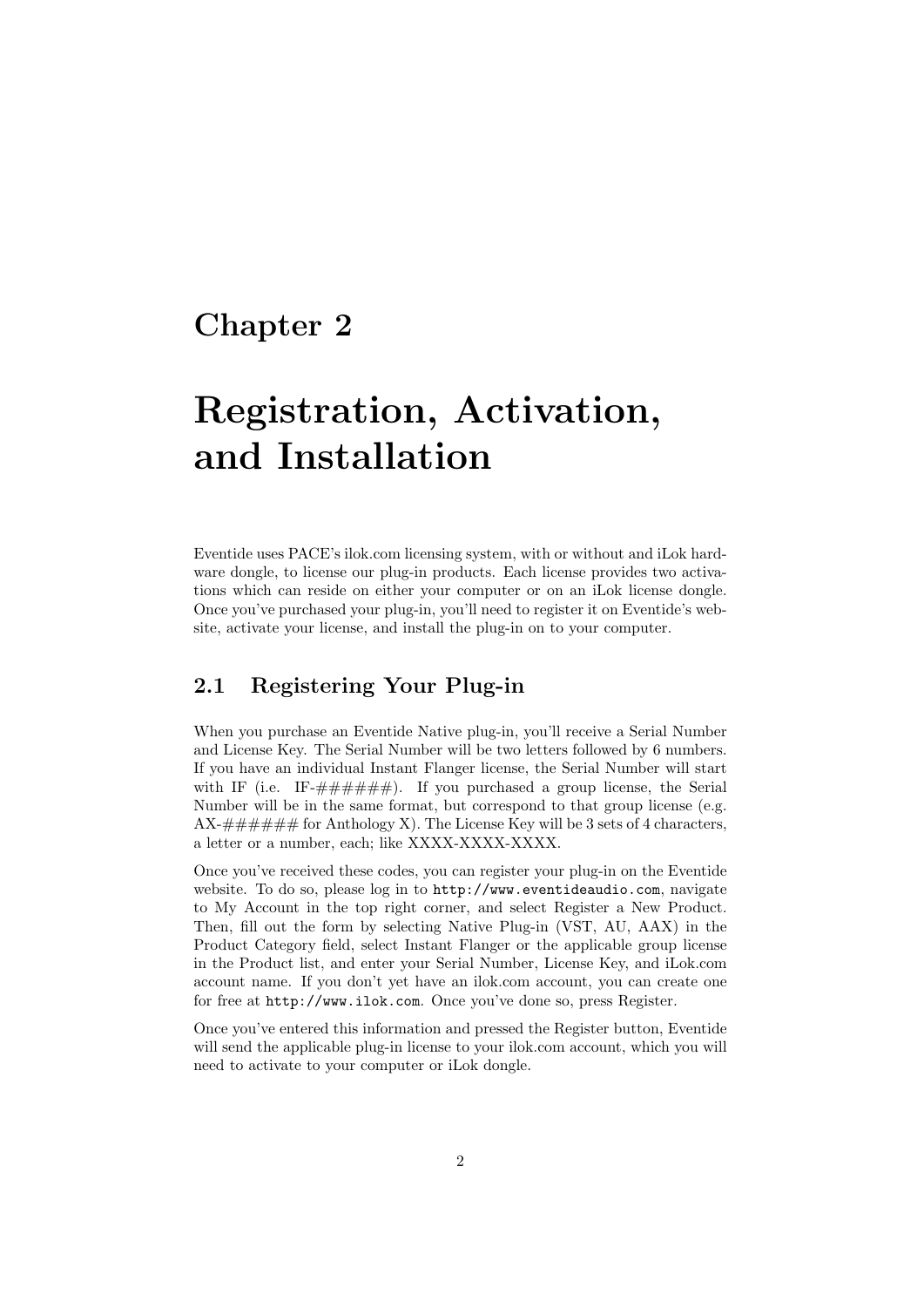### 2.2 Activating Your License

To activate and manage your plug-in licenses you'll need to install PACE's iLok License Manager software which you can download from http://www.ilok. com. If you don't have this software installed, please download and install it now.

Once you have installed and launched iLok License Manager you should be able to log in to your account by clicking the large Sign In button in the upper left hand corner of the application. Once you have, you should be able to see available licenses by choosing the Available tab at the top of the iLok License Manager application. If you have successfully registered your plugin, your Instant Flanger Native license will be available in this list. Please activate this license by dragging it to either your computer or iLok dongle listed on the left. When you do so, you will be asked to confirm the activation, and you will be able to see it by clicking on the location you have chosen. At this point your license is activated.

### 2.3 Installing Your Plug-In

You should have been given a link to the Eventide Native plug-in installer when you purchased your plug-in, but if you haven't, you can find downloads for all of Eventide's Native Plug-Ins at http://https://www.eventideaudio.com/ products/plugins. Please download and launch the correct installer for your system.

Once you've launched the plug-in installer, it will take you through several pages of options. We have tried to choose defaults for these options which will best serve the majority of users, but it is worth a minute to make sure you understand these options before clicking through to the next page. Once you have followed through the installer, your plug-ins and presets should be in your chosen locations, and you can hit finish to end the installer application.

At this point, you should be ready to use your Eventide Instant Flanger Plug-In.

### 2.4 Moving or Removing an Activation

If at any point, you decide to move your plug-in activation, you can do so in iLok license manager. To move an activation between an iLok dongle and your computer, simply plug in the iLok, locate the license in its current location, and drag it to its new location. To deactivate a license, find it in its location, right click on it, and choose deactivate.

Remember that each Eventide Native Plug-In License comes with two activations, which can be used on either a computer or iLok dongle, meaning you can use Instant Flanger in two locations at the same time.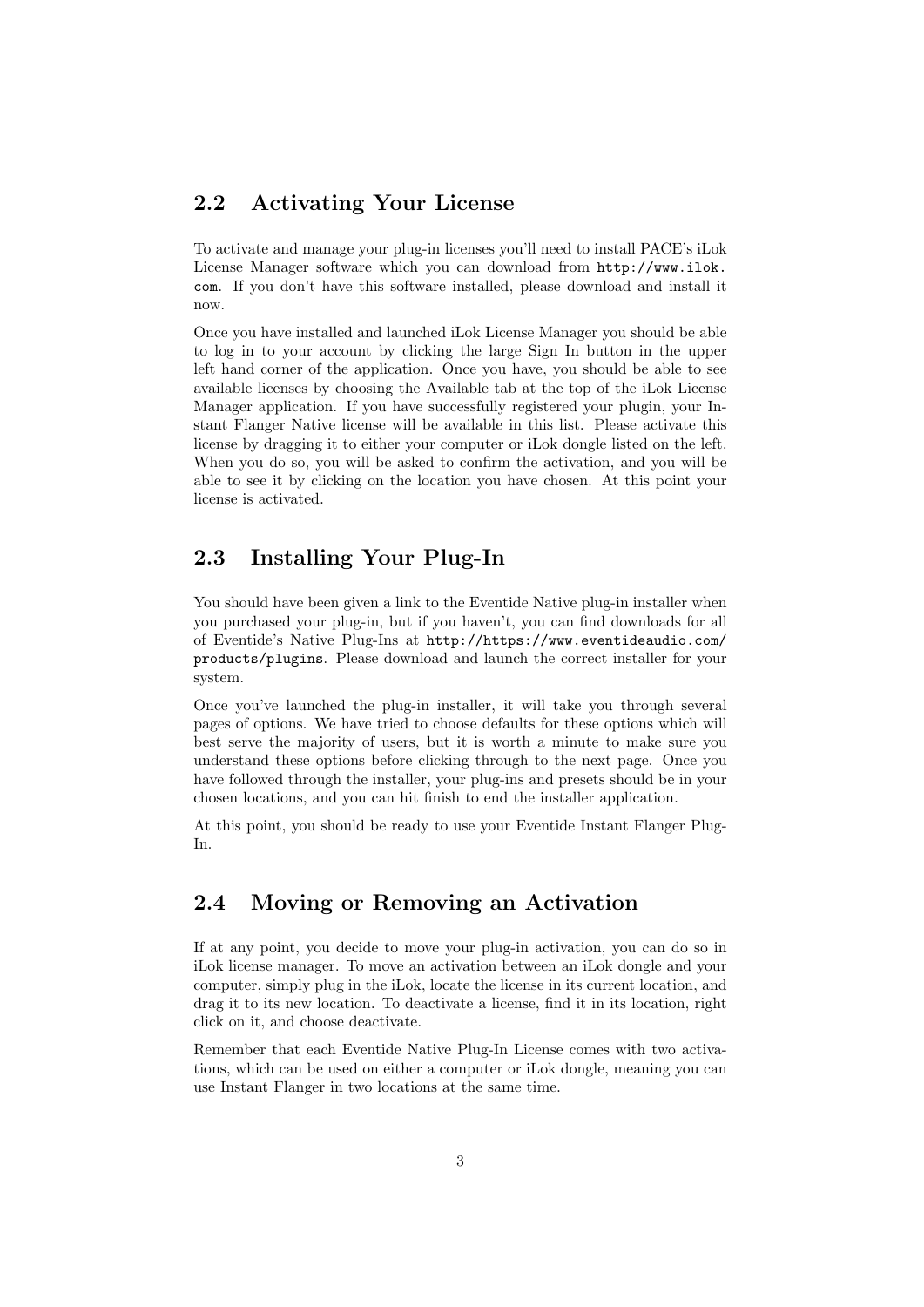### 2.5 Navigating the Plug-Ins

The Instant Flanger panel is designed with graphic knobs and buttons that resemble the controls on the original units – but we've enhanced them for intuitive mouse control. Knobs are easily adjusted with an up-and-down motion of the mouse. Click on any knob you want to adjust, then drag upward to increase the setting, and downward to decrease it. (It is not necessary to try to move the mouse in a circular motion to "turn" the knobs.) While a knob is selected, the value of the parameter will appear in the center of the knob graphic.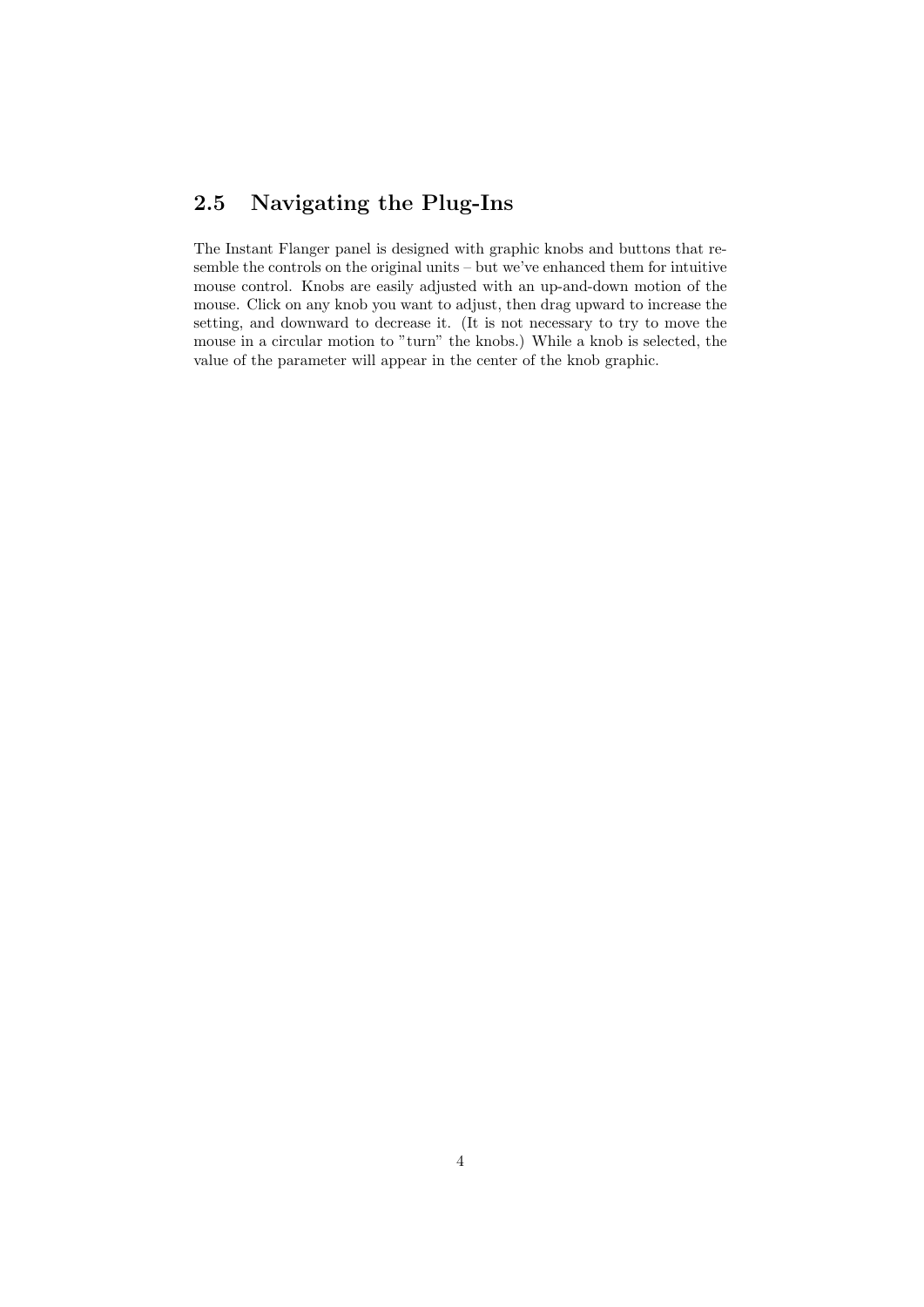### Instant Flanger

#### Production Dates 1976 – 1984

The Instant Flanger, released in 1976, was designed to simulate true tape flanging. As its time delay circuit produced many more "nulls" and offered a much deeper flanging effect than anything previously available, it was widely used on many legendary recordings. The Instant Flanger even simulated the "Bounce" of motor or servo movement which occurred as the tape machine changed speeds during flanging. And its phase-reversed and variable-delay outputs, created a heavy stereo effect. One of the more interesting features of the Instant Flanger model is its ability to combine Function controls simply by pressing any combination of the front panel "IN" buttons. For example, you can cause the flange to move constantly, but be sped up on peaks by pressing both the Oscillator and Envelope Follower buttons. Or, you can use either the Manual knob or Mod Wheel to control the flange by pressing Manual and Remote.

### 3.1 Instant Flanger Controls

#### 3.1.1 Effect Modifier

- FEEDBACK Available on some vintage production units, this control allows you to add output audio back into the input. Use caution when setting this control fully clockwise, as the effect will become very unstable and may cause unwanted distortion.
- BOUNCE simulates the "hunting" effect of an AC or servo motor changing speed. When this control is set fully clockwise, only changes in the control signal will affect flanging.
- DEPTH allows you to add direct signal to the effected signal output. At either extreme, the mix at the selected output is 50/50. When the knob is centered (on Doppler) the direct signal is cancelled and the signal is 100% flanged. The following table shows the effect present at each output at various settings.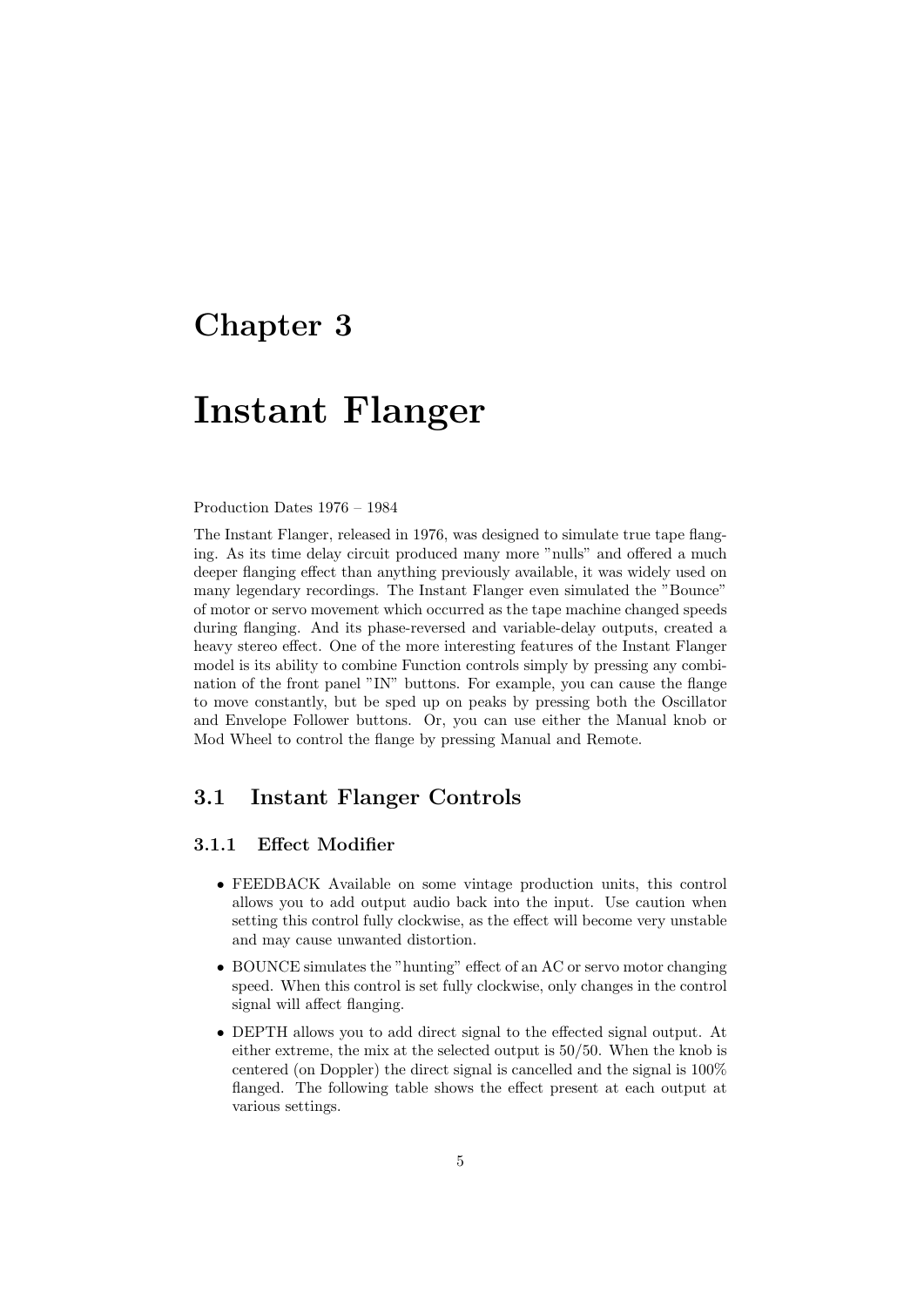| <b>DEPTH Setting</b> | <b>Left Output</b>                                                      | <b>Right Output</b>                                                     |
|----------------------|-------------------------------------------------------------------------|-------------------------------------------------------------------------|
| Fully CCW            | In-phase cancellation<br>Low frequencies present<br>at short delays     | Out-of-phase cancellation<br>Low frequencies missing<br>at short delays |
| Centered (Doppler)   | No flanging effect until frequency varied by control change             |                                                                         |
| Fully CW             | Out-of-phase cancellation<br>Low frequencies missing<br>at short delays | In-phase cancellation.<br>Low frequencies present<br>at short delays    |

#### 3.1.2 Oscillator

The button activates an internal oscillator; the knob lets you adjust the oscillator rate from 20 seconds (0.05Hz, Slow) to 50 ms (20 Hz, Fast).

#### 3.1.3 Manual

This gives you manual control over the flange effect.

#### 3.1.4 Envelope

This gives you automatic flanging triggered by input.

- THRESHOLD sets the input level which triggers flanging.
- RELEASE determines the flange decay time (5ms to 10s)

### 3.1.5 Remote

When Remote is selected, MIDI controller 1 (Mod Wheel) controls flanging.

### 3.2 Saving and Recalling Plug-In settings

When Instant Flanger is installed, a library of settings is placed into the <user>/Documents/Eventide/Instant Flanger/Presets folder. In this folder is a series of .tide files which will show up as options in Eventide's plug-in preset bar. From inside the Eventide Instant Phaser you can load or save these settings. We recommend saving your own Clockworks Legacy settings to this folder to ensure that they are available to any instance of the plug-in you're working with. You can also create sub-folders inside the Instant Flanger Plug-In Folder if you wish.